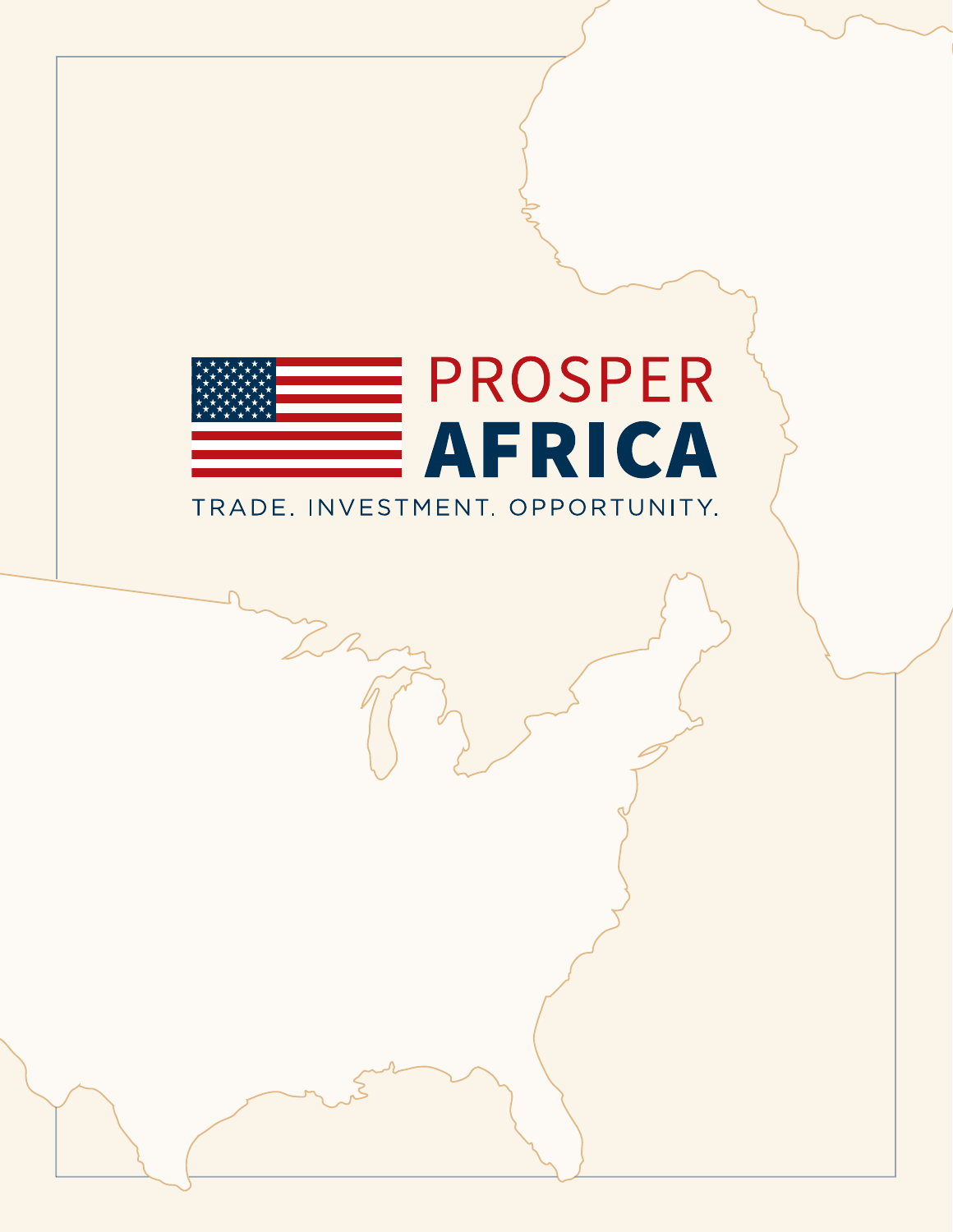# Our Goal

Prosper Africa is a U.S. Government initiative to substantially increase two-way trade and investment between the United States and Africa.

The Initiative offers a comprehensive package of U.S. Government services and resources to support U.S. and African businesses and investors. By connecting U.S. and African companies with new trade and investment opportunities, we create jobs and drive shared economic growth.



 $\overline{2}$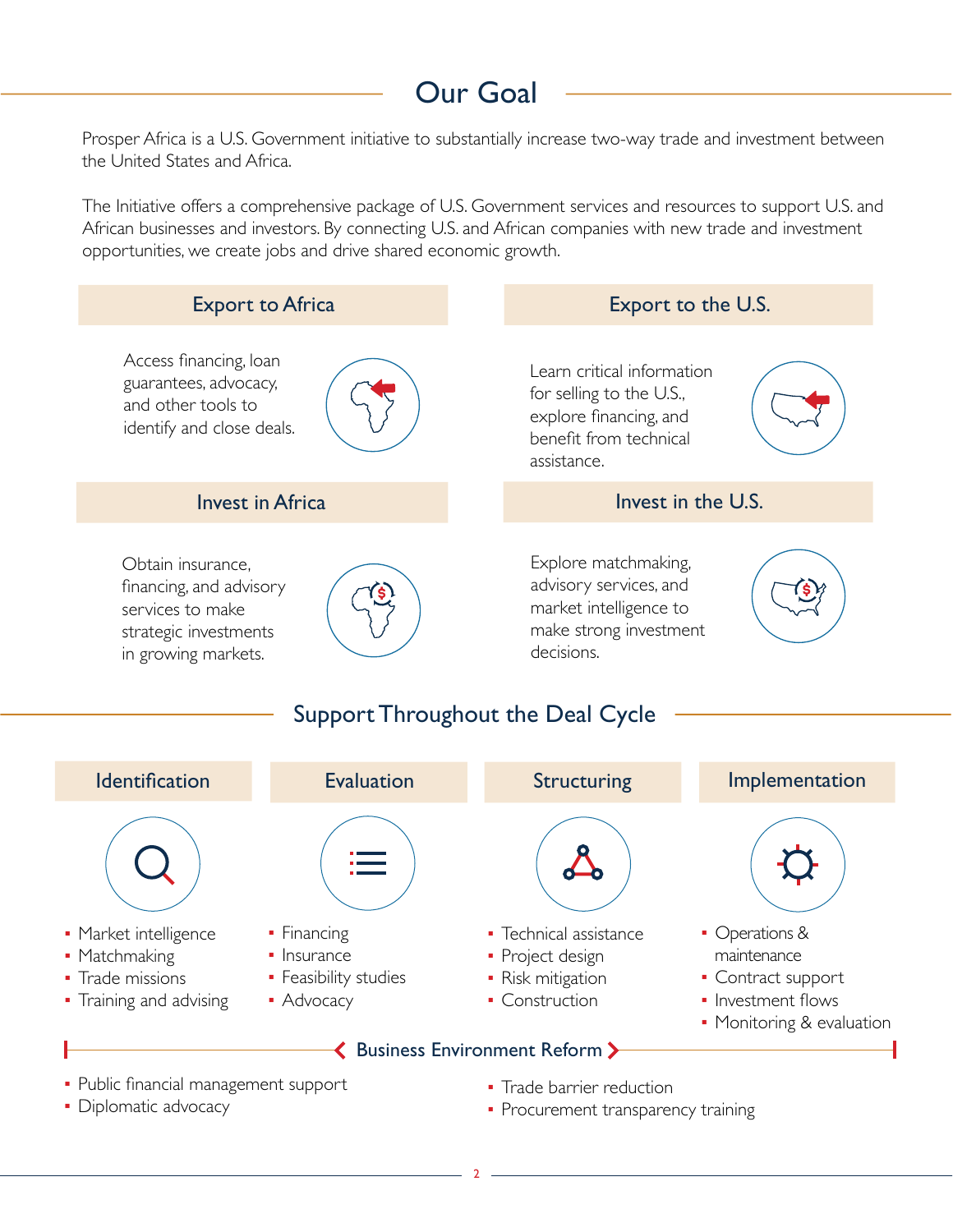# Export to Africa



# Get Started

#### Prosper Africa Secretariat

Interagency teams in Washington, DC and at U.S. embassies across Africa are available to help U.S. businesses close deals. Contact the Prosper Africa Secretariat to learn more. [prosperafrica@usaid.gov](mailto:prosperafrica%40usaid.gov?subject=)

#### U.S. Commercial Services Offices & Export Assistance Centers

The U.S. Commercial Service, part of the U.S. Department of Commerce, helps U.S. businesses export and grow internationally by offering companies the full range of expertise in international trade. <https://go.usa.gov/xfGQm>

# U.S. Export-Import Bank (EXIM)

EXIM assists in financing and facilitating U.S. exports of goods and services. The newly reauthorized bank catalyzes economic growth, builds capacity, and enhances infrastructure across Africa. [exim.gov](https://www.exim.gov/)

# U.S. Small Business Development Centers

With support from the U.S. Small Business Administration, U.S. Small Business Development and International Trade Centers provide U.S. entrepreneurs and small businesses with consulting and training on business planning, marketing, international trade, and much more. <https://go.usa.gov/xwSDR>

# Additional Tools

#### Access Africa

Access Africa is a collaboration between the U.S. Trade and Development Agency and U.S. industry leaders to support the quality development of priority information and communication technology infrastructure and related services across Africa. Access Africa brings stakeholders together to design targeted programming that advances inclusive, secure, and sustainable connectivity. <https://go.usa.gov/xwSBZ>

#### **Advocacy**

By helping U.S. companies navigate the decision-making processes of foreign governments, the Advocacy Center at the U.S. Department of Commerce makes it possible for U.S. companies to pursue and win foreign government contracts, even when competing against foreign firms. <https://go.usa.gov/xwSDe>

# Agricultural Trade Groups

The U.S. Foreign Agricultural Service supports trade groups that help U.S. companies create and expand export markets for value-added food and agricultural products. Services include: training, market intelligence, trade shows and missions, and support for marketing campaigns and product promotion. <https://go.usa.gov/xwSZf>

#### Animal and Plant Health Inspection Resources

The U.S. Department of Agriculture provides useful information on standards for exporting animal and plant products to and from the United States. <https://go.usa.gov/xwSZQ>

#### Business Information Database System

The Business Information Database System gives U.S. businesses up-to-the-minute information on significant foreign government and multilateral development bank procurements. Through an interactive map, businesses can find new export opportunities validated by U.S. economic and commercial experts overseas. <https://go.usa.gov/xwSWe>

#### Business Matchmaking and Company Promotion

The U.S. Department of Commerce increases the brand awareness and market exposure of U.S. companies in countries around the world. It also helps them find and establish relationships with potential overseas business partners. <https://go.usa.gov/xfGRJ>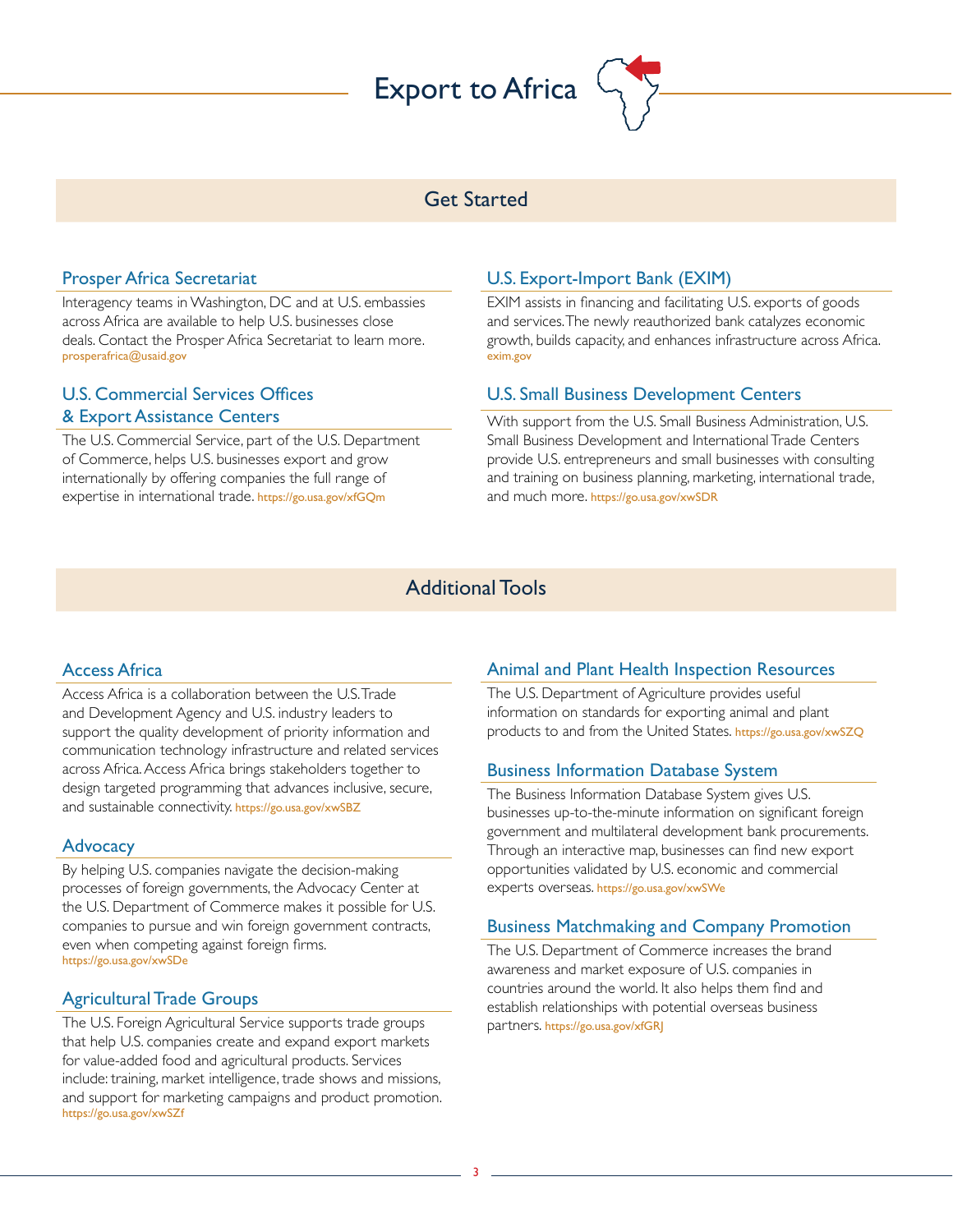#### Business Visa Center

The Center, run by the U.S. Department of State, serves businesses in the United States by providing information on business (B1) visitor visa travel to their partners, customers, and colleagues around the world. <https://go.usa.gov/xwSZh>

#### Commercial Diplomacy

The U.S. Commercial Service engages directly with foreign governments to advance and protect your business interests and help your company overcome barriers to trade. <https://go.usa.gov/xfGQm>

#### Contract & Grant Opportunities

The Millennium Challenge Corporation (MCC) awards and administers procurements, grants, and public-private partnerships with MCC partner countries. <https://mcc.dgmarket.com/>

#### Country Commercial Guides

Prepared by trade and industry experts at U.S. embassies worldwide, Country Commercial Guides describe market conditions, opportunities, regulations, and business customs for over 125 countries. <https://go.usa.gov/xwSZj>

#### Credit Insurance

The U.S. Export-Import Bank insures against nonpayment by international buyers. It covers both commercial risks (such as bankruptcy), and certain political risks (such as war). It can replace cash-in advance, letter of credits, and other documentary sales. <https://go.usa.gov/xwSD6>

#### Direct Line for American Business

The Direct Line for American Business program connects U.S. businesses, U.S. Ambassadors, and overseas U.S. Mission personnel, creating an inclusive "country team" from representatives of different organizations. Members of the program receive up-to-the-minute information on markets vital to their business and learn about new sectors and tenders that can help them expand their businesses. <https://go.usa.gov/xwSWJ>

#### Direct Loans

The U.S. Export-Import Bank provides direct loans to purchasers of U.S. capital equipment and ancillary services. These loans provide financing for international buyers of U.S. goods and services, and they extend up to 12 years, with loans for renewable energy projects extending up to 18 years. <https://go.usa.gov/xwSD6>

#### Emerging Markets Program

The U.S. Department of Agriculture Emerging Markets Program helps U.S. organizations promote exports of U.S. agricultural products to countries that have the potential to be viable commercial markets. It provides cost-share funding for technical assistance activities such as feasibility studies, market research, sectoral assessments, orientation visits, specialized training, and business workshops. <https://go.usa.gov/xwSWy>

#### Export Credit Guarantee Program

The U.S. Department of Agriculture Export Credit Guarantee Program provides credit guarantees to encourage financing of commercial exports of U.S. agricultural products. By reducing financial risk to lenders, credit guarantees encourage exports to countries — mainly developing countries — that have sufficient financial strength to have foreign exchange available for scheduled payments.

<https://go.usa.gov/xwSWn>

#### Export Finance support

The U.S. Small Business Administration provides lenders with up to a 90 percent guarantee on export loans. <https://go.usa.gov/xwSWC>

#### Facility Guarantee Program

The U.S. Department of Agriculture Facility Guarantee Program provides credit guarantees to facilitate the financing of manufactured goods and U.S. services to improve or establish agriculture-related facilities in emerging markets. [https://go.usa.gov/xwSWn](https://go.usa.gov/xwSWn )

#### Food Safety Library

The U.S. Department of Agriculture provides export requirements, by country, for meat, poultry and processed egg products. <https://go.usa.gov/xwSZ7>

#### Foreign Market Development Program

The U.S. Foreign Agricultural Service partners with U.S. agricultural producers and processors, who are represented by non-profit commodity or trade associations, to promote U.S. commodities overseas. <https://go.usa.gov/xwSZE>

## Global Agricultural Information Network

This database from the U.S. Foreign Agricultural Service offers on-the-ground intelligence, insight, and analysis on foreign agricultural markets, crop conditions, and agro-political dynamics of interest to U.S. agriculture. <https://go.usa.gov/xwSZp>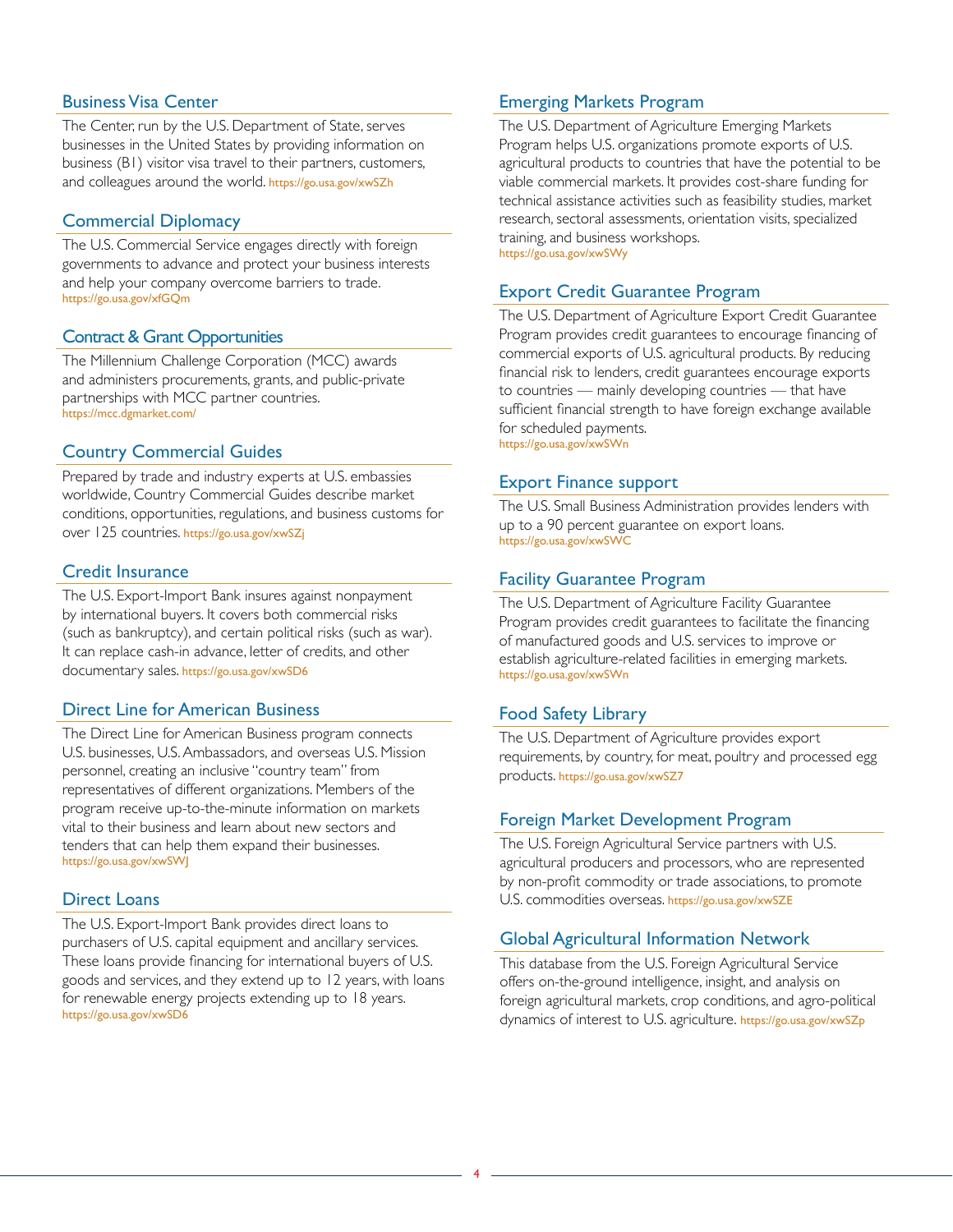#### Global Procurement Initiative

The U.S. Trade and Development Agency Global Procurement Initiative educates public officials in emerging markets on how to establish procurement practices and policies that integrate life-cycle cost analysis and best value determination in a fair, transparent manner. <https://go.usa.gov/xf8vR>

#### Gold Key Service

When representatives of U.S. companies travel overseas, the U.S. Department of Commerce will, for a small fee, identify, vet, and arrange meetings with up to five potential partner firms operating in foreign markets. <https://go.usa.gov/xfGQm>

#### Information on U.S. Agricultural Trade

The U.S. Department of Agriculture's Economic Research Service provides comprehensive information on global agricultural trade. <https://go.usa.gov/xwSBK>

#### International Agricultural Trade Reports

The U.S. Department of Agriculture provides reports on global trade, including opportunities for U.S. agricultural exports. https://go.usa.gov/xwSZe

#### International Trade Hotline

The U.S. Small Business Administration Office of International Trade can help any U.S. small business that faces barriers in accessing international markets. The toll-free trade hotline can help connect U.S. small businesses with the tool they need to unlock new markets abroad. Contact the hotline at 1-855-722-4877

#### Loan Guarantees

The U.S. Export-Import Bank (EXIM) lender loan guarantees help U.S. exporters secure competitive financing for their international buyers. EXIM offers term financing, generally up to 10 years, to creditworthy international buyers in both the private and public sector and finances up to 30 percent of U.S. exporters' local costs. <https://go.usa.gov/xwSD6>

#### Market Access Program

The U.S. Foreign Agricultural Service partners with U.S. agricultural trade associations, cooperatives, state regional trade groups, and small businesses to share the costs of overseas marketing and promotional activities that help build commercial export markets for U.S. agricultural products and commodities. <https://go.usa.gov/xwSWm>

#### Minority Business Development Agency

MBDA is an agency of the U.S. Department of Commerce that promotes the growth of minority-owned businesses through the mobilization and advancement of public and private sector programs, policy, and research. <https://www.mbda.gov/>

#### Online Training for U.S. Small Businesses

The U.S. Small Business Administration offers online courses to help Americans start and run their own business, including how to write a business plan, find investors, and more. [https://](https://www.sba.gov/learning-center) [www.sba.gov/learning-center](https://www.sba.gov/learning-center)

#### Pilot Projects

The U.S. Trade and Development Agency identifies new development opportunities abroad through on-the-ground testing of U.S. equipment and technology that can provide and promote cutting-edge U.S. solutions with the potential for scalability and replicability throughout emerging markets. https://go.usa.gov/xfwnZ

#### Power Africa Enabling Environment Tracker

This interactive tool provides comprehensive information on policy and regulatory trends across Africa's energy sector. [https://public.tableau.com/profile/eads#!/vizhome/PowerAfrica\\_0/](https://public.tableau.com/profile/eads#!/vizhome/PowerAfrica_0/EnablingEnvironmentDataTracker) [EnablingEnvironmentDataTracker](https://public.tableau.com/profile/eads#!/vizhome/PowerAfrica_0/EnablingEnvironmentDataTracker)

#### Project Preparation Assistance

The U.S. Trade and Development Agency tests U.S. equipment and technology in overseas settings to promote cutting-edge U.S. solutions and identify opportunities for scalability and replicability across Africa. [https://go.usa.gov/xfwnZ](https://go.usa.gov/xfwnZ )

#### Quality Samples Program

Participating U.S. exporters obtain agricultural commodity samples, export them, and provide the recipient with guidance on how to use the samples. When a project is finished, the U.S. Department of Agriculture reimburses the participant for the costs of procuring and transporting the sample. <https://go.usa.gov/xwSZP>

#### Report a Trade Barrier

The U.S. Department of Commerce's Office of Trade Agreements, Negotiations, and Compliance specializes in working with U.S. businesses to remove unfair foreign government-imposed trade barriers. U.S. businesses can access this service by reporting such barriers to the Office, which will have its team of experts investigate the claims. <https://go.usa.gov/xwSDu>

#### Reverse Trade Missions

The U.S. Trade and Development Agency brings African project sponsors to the United States to observe the innovative design, manufacture, and operation of American products and services to support their infrastructure development goals. https://go.usa.gov/xfwnZ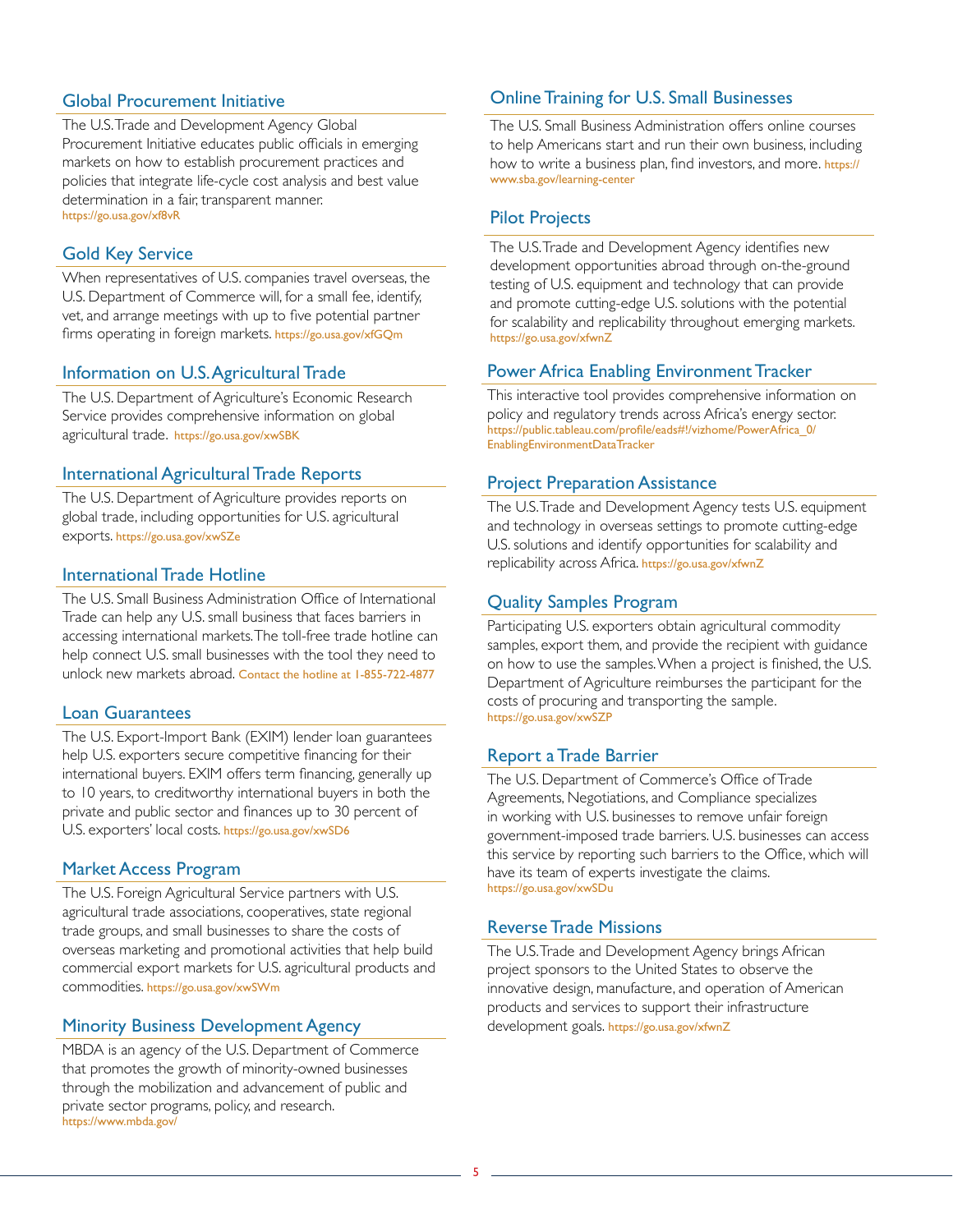# State Trade Expansion Program (STEP) Grants

STEP financial support helps U.S. small businesses learn how to export, participate in foreign trade missions and trade shows, obtain services to support foreign market entry, develop websites to attract foreign buyers, design international marketing products or campaigns, and find their next global customer. STEP grants are supported by the U.S. Small Business Administration. <https://go.usa.gov/xwSWW>

#### Trade and Investment Hubs

The U.S. Agency for International Development's Trade and Investment Hubs offer U.S. and African businesses and investors the support they need to grow. The Hubs provide a wide range of services from business consulting and transaction facilitation to targeted policy interventions. [https://](https://go.usa.gov/xwSDr) [go.usa.gov/xwSDr](https://go.usa.gov/xwSDr)

# Trade Missions for Agriculture

International trade missions, sponsored by the U.S. Department of Agriculture, open doors and deliver results for U.S. exporters, giving them the opportunity to forge relationships with potential customers, gather market intelligence and, most importantly, generate sales. [trademissions@fas.usda.gov](http://trademissions@fas.usda.gov)

# Trade Shows for Agriculture

The U.S. Department of Agriculture endorses the trade shows that will provide the best international exposure and marketing opportunities for U.S. companies and producers. USDA works with show organizers and other partners to create a "USA Pavilion" to showcase the variety of quality of made-in-America products to potential foreign buyers. <https://go.usa.gov/xwSWP>

# Training Grants

U.S. firms may face a competitive disadvantage from foreign competitors offering incentives that exceed tender requirements. U.S. companies may request that the U.S. Trade and Development Agency help level the playing field with a training grant to fund the cost of beneficial training for the project sponsor. https://go.usa.gov/xfwnZ

# Workshops and Conferences

The U.S. Trade and Development Agency organizes sector and region-specific events to connect U.S. firms with foreign buyers, highlight upcoming infrastructure projects overseas, and showcase U.S. goods and services. https://go.usa.gov/xfwnZ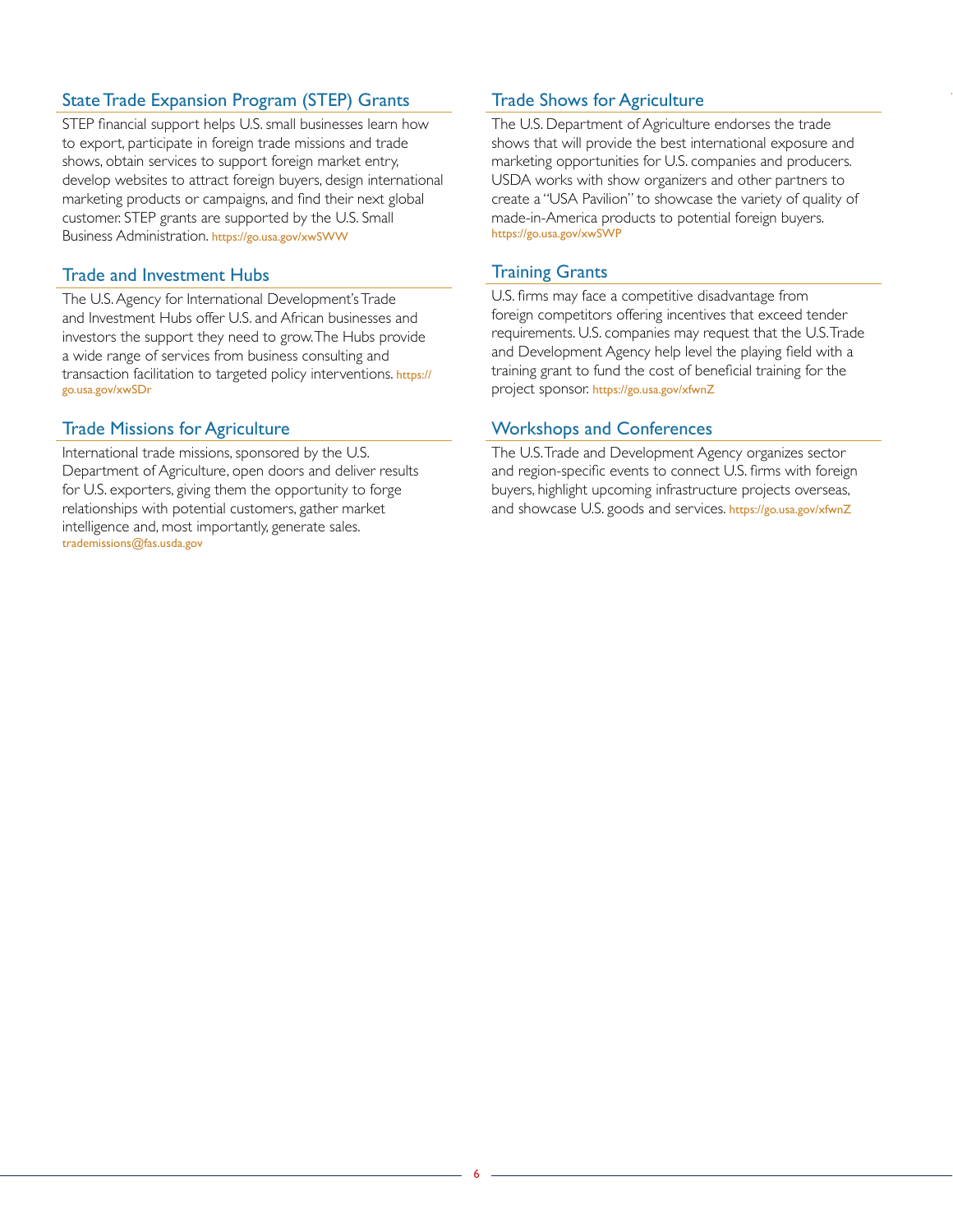# Invest in Africa



# Get Started

#### Prosper Africa Secretariat

Interagency teams in Washington, DC and at U.S. embassies across Africa are available to help U.S. investors close deals. Contact the Prosper Africa Secretariat to learn more. [prosperafrica@usaid.gov](mailto:prosperafrica%40usaid.gov?subject=)

# The International Development Finance Corporation (DFC)

The DFC partners with the private sector to finance solutions to the most critical challenges facing the developing world today. [dfc.gov](https://www.dfc.gov/)

# Trade and Investment Hubs

The U.S. Agency for International Development's Trade and Investment Hubs offer U.S. and African businesses and investors the support they need to grow. The Hubs provide a wide range of services from business consulting and transaction facilitation to targeted policy interventions. <https://go.usa.gov/xwSDr>

# Additional Tools

#### Business Visa Center

The Center, run by the U.S. Department of State, serves businesses in the United States by providing information on business visitor visa travel to their partners, customers and colleagues around the world. <https://go.usa.gov/xwSZh>

# Contract and Grant Opportunities

The Millennium Challenge Corporation (MCC) awards and administers procurements, grants, and public-private partnerships with MCC partner countries <https://mcc.dgmarket.com/>

# Debt Financing

The U.S. International Development Finance Corporation provides direct loans and guarantees of between \$1 million and \$1 billion for tenors as long as 25 years, with specific

programs targeting small and medium U.S. businesses. https://go.usa.gov/xf8G6

#### Equity Financing

The U.S. International Development Finance Corporation (DFC) provides equity financing to projects making a positive impact in the developing world or advancing U.S. foreign policy. DFC also provides equity financing to support emerging market investment funds. <https://go.usa.gov/xf8GJ>

## Grants and Technical Assistance

The U.S. International Development Finance Corporation offers grants and technical assistance to increase the developmental impact or improve the commercial sustainability of its projects. This support complements the grants and technical assistance provided by the U.S. Agency for International Development and U.S. Trade and Development Agency. https://go.usa.gov/xfwnt

#### Investment Climate Statements

The U.S. Department of State's Investment Climate Statements provide country-specific information on the business climates of more than 170 countries. These reports analyze a variety of economies that are or could be markets for U.S. businesses of all sizes. <https://go.usa.gov/xwSWS>

#### Political Risk Insurance

Political risk insurance from the U.S. International Development Finance Corporation provides coverage for losses incurred from currency inconvertibility, government interference, or political violence, including terrorism. Insurance covers exposures from \$1 million to \$1 billion. https://go.usa.gov/xfwQ3

# Power Africa Enabling Environment Tracker

This interactive tool provides comprehensive information on policy and regulatory trends across Africa's energy sector. [https://public.tableau.com/profile/eads#!/vizhome/PowerAfrica\\_0/](https://public.tableau.com/profile/eads#!/vizhome/PowerAfrica_0/EnablingEnvironmentDataTracker) [EnablingEnvironmentDataTracker](https://public.tableau.com/profile/eads#!/vizhome/PowerAfrica_0/EnablingEnvironmentDataTracker)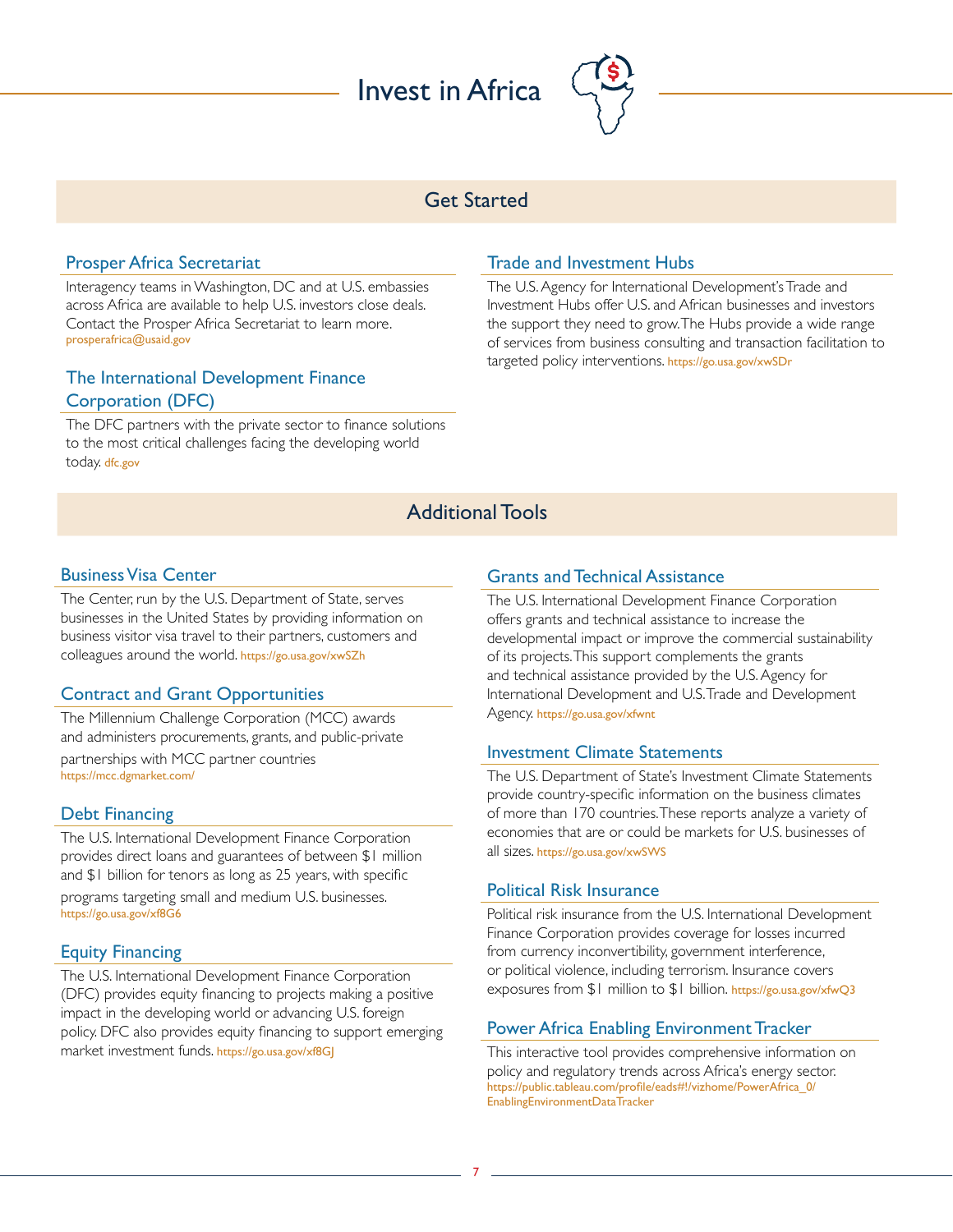# Export to the U.S.



# Get Started

#### Prosper Africa Secretariat

Interagency teams in Washington, DC and at U.S. embassies across Africa are available to help African businesses close deals. Contact the Prosper Africa Secretariat to learn more. [prosperafrica@usaid.gov](mailto:prosperafrica%40usaid.gov?subject=)

#### Trade and Investment Hubs

The U.S. Agency for International Development's Trade and Investment Hubs offer U.S. and African businesses and investors the support they need to grow. The Hubs provide a wide range of services from business consulting and transaction facilitation to targeted policy interventions. <https://go.usa.gov/xwSDr>

# Additional Tools

#### Animal and Plan Health Inspection Resources

The U.S. Department of Agriculture provides useful information on standards for exporting animal and plant products to and from the United States. <https://go.usa.gov/xwSZQ>

#### Business Visa Center

The Center, run by the U.S. Department of State, serves businesses in the United States by providing information on business (B1) visitor visa travel to their partners, customers and colleagues around the world. <https://go.usa.gov/xwSZh>

#### Contract and Grant Opportunities

The Millennium Challenge Corporation (MCC) awards and administers procurements, grants, and public-private partnerships with MCC partner countries.<https://mcc.dgmarket.com/>

#### Customs Guide to Exporting to the U.S.

U.S. Customs and Border Protection (CBP) is charged with regulating and facilitating international trade, collecting import duties, and enforcing U.S. regulations, including trade, customs, and immigration. In order to avoid potential problems in the clearance of merchandise, CBP strongly recommends that importers and exporters familiarize themselves with CBP policies and procedures. <https://go.usa.gov/xwSZR>

#### Grant Opportunities

The U.S. African Development Foundation (USADF) invests grants of up to \$250,000 directly into underserved community enterprises. USADF partners with community enterprises to support organizations that create and sustain jobs, improve income levels, and achieve greater food security. <https://go.usa.gov/xwSWk>

#### Grants and Technical Assistance

The U.S. International Development Finance Corporation offers grants and technical assistance to increase the developmental impact or improve the commercial sustainability of its projects. This support complements the grants and technical assistance provided by the U.S. Agency for International Development and U.S. Trade and Development

Agency. https://go.usa.gov/xfwnt

#### Information on U.S. Agricultural Trade

The U.S. Department of Agriculture's Economic Research Service provides comprehensive information on global agricultural trade. <https://go.usa.gov/xwSBK>

#### Power Africa Enabling Environment Tracker

This interactive tool provides comprehensive information on policy and regulatory trends across Africa's energy sector. https://public.tableau.com/profile/eads#!/vizhome/PowerAfrica\_0/ EnablingEnvironmentDataTracker

#### U.S. Customs Information

U.S. Customs and Border Protection supports foreign businesses in exporting to the United States. Resources include information on customs regulations, restrictions, exemptions, brokers, ports of entry, and more. [https://www.cbp.gov/trad](https://www.cbp.gov/trade)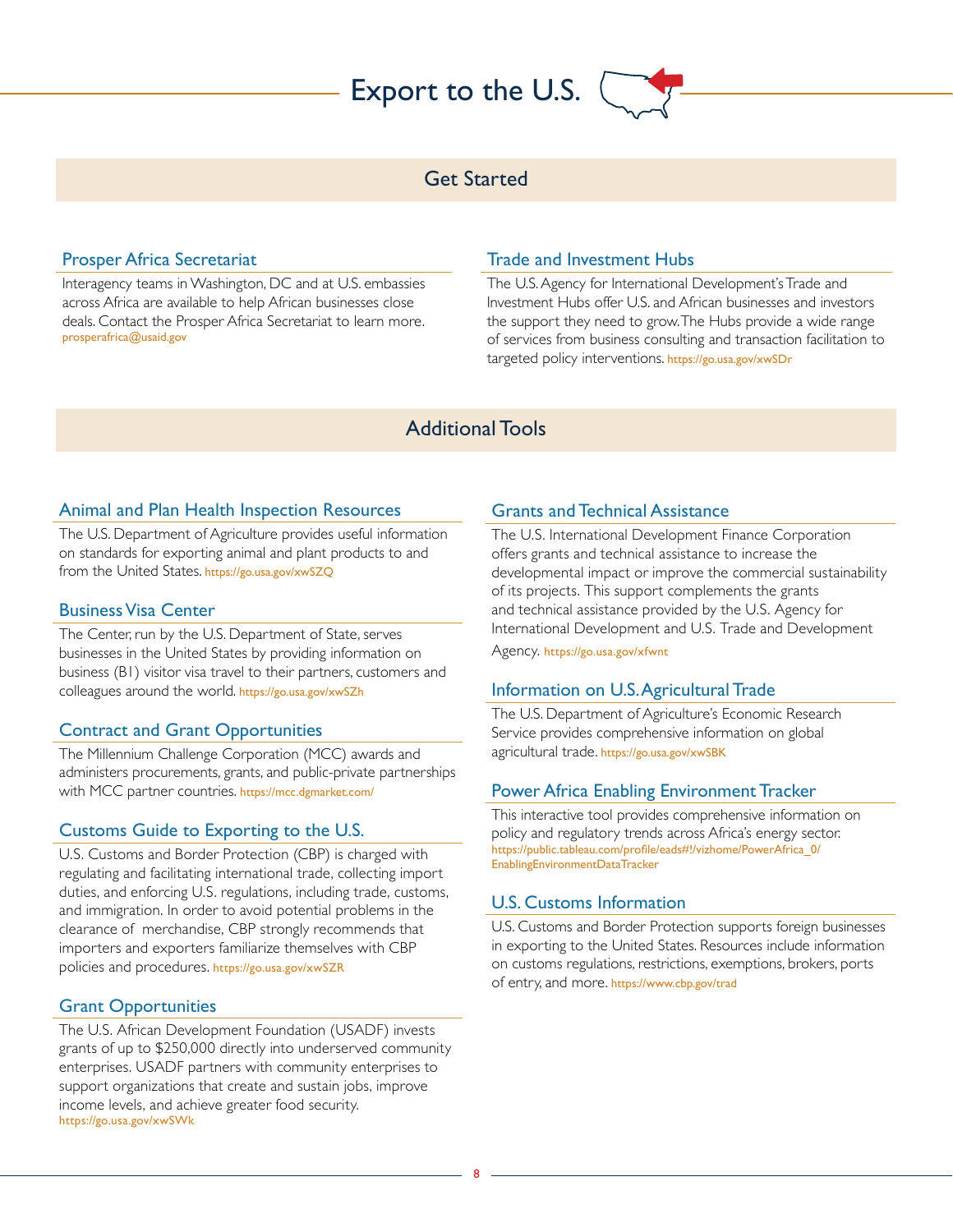# Invest in the U.S.



# Get Started

#### Prosper Africa Secretariat

Interagency teams in Washington, DC and at U.S. embassies across Africa are available to help African investors close deals. Contact the Prosper Africa Secretariat to learn more. [prosperafrica@usaid.gov](mailto:prosperafrica%40usaid.gov?subject=)

#### **SelectUSA**

SelectUSA, part of the U.S. Department of Commerce, provides African investors with the information, tools, and connections they need to succeed in the U.S. market. SelectUSA services include market intelligence, connection with potential partners, and assistance navigating the regulatory environment. <https://go.usa.gov/xwSDS>

# Additional Tools

#### Business Visa Center

The Center, run by the U.S. Department of State, serves businesses in the United States by providing information on business (B1) visitor visa travel to their partners, customers and colleagues around the world. <https://go.usa.gov/xwSZh>

#### Contract and Grant Opportunities

The Millennium Challenge Corporation (MCC) awards and administers procurements, grants, and public-private partnerships with MCC partner countries. [https://mcc.dgmarket.](https://mcc.dgmarket.com/) [com/](https://mcc.dgmarket.com/)

#### Trade and Investment Hubs

The U.S. Agency for International Development's Trade and Investment Hubs provide U.S. and African businesses and investors the support they need to grow. The Hubs offer a wide range of services from business consulting and transaction facilitation to targeted policy interventions. <https://go.usa.gov/xwSDr>

To learn more about Prosper Africa services and resources, connect with us at [prosperafrica@usaid.gov](mailto:prosperafrica%40usaid.gov?subject=)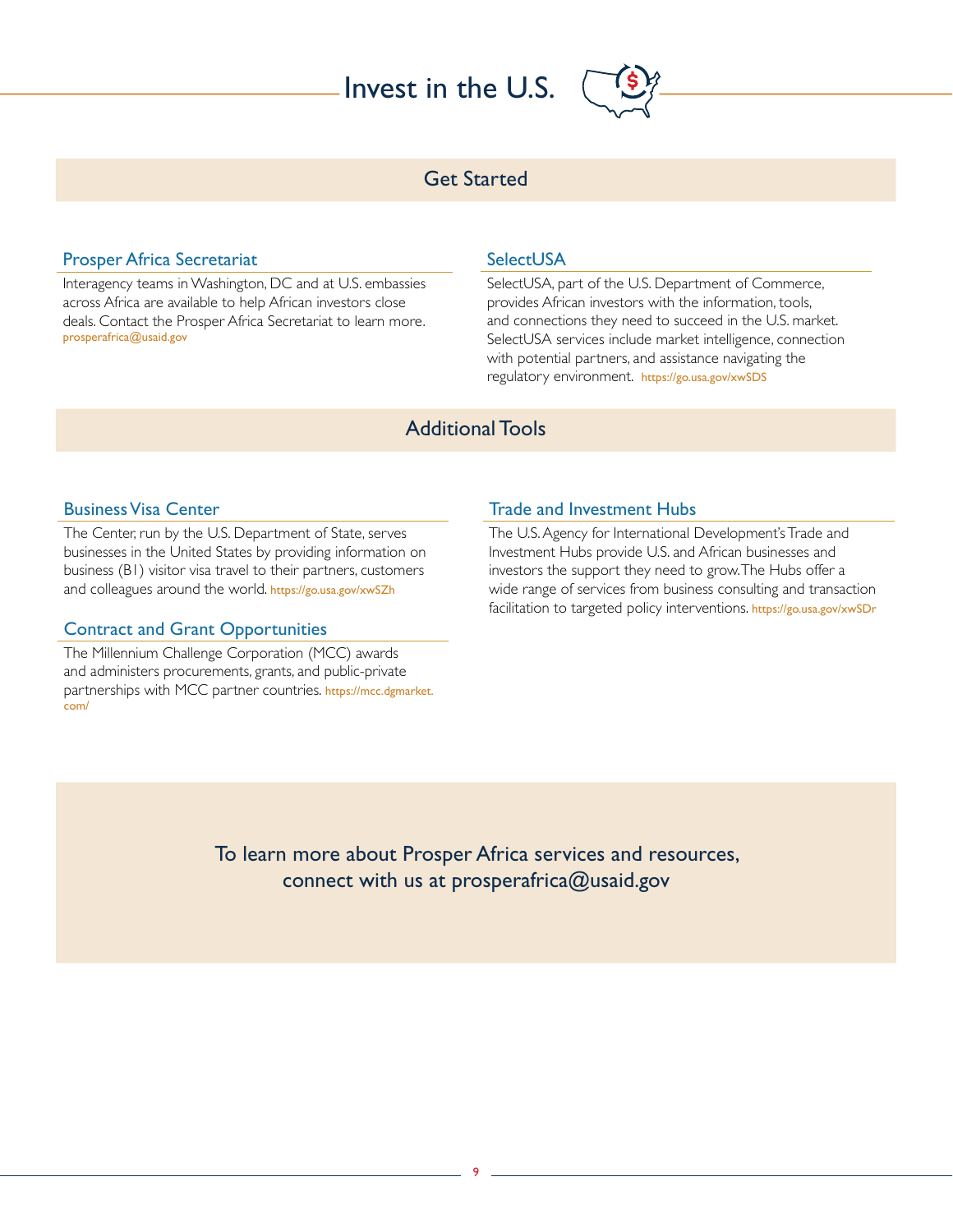# Responding to the Economic Impact of COVID-19



The U.S. Government is adapting existing trade and investment tools, and creating new ones, to help U.S. and African exporters and investors adjust their strategies, protect their investments, and find new opportunities in the wake of COVID-19.

# Export to Africa

#### Debt Relief for Small Businesses

U.S. small businesses face unprecedented economic disruption due to COVID-19. The U.S. Small Business Administration offers a range of loans to help weather the pandemic. <https://go.usa.gov/xfn2d>

#### Fast Track Loans for Small Businesses

Express loans from the U.S. Small Business Administration allow U.S. small businesses that currently have a business relationship with an SBA Express Lender to quickly access up to \$25,000. https://go.usa.gov/xfn2f

#### Loan Advances for Small Businesses

An Economic Injury Disaster Loan Emergency Advance from the U.S. Small Business Administration provides up to \$10,000 of economic relief to U.S. small businesses that are currently experiencing temporary difficulties. https://go.usa.gov/xfn2G

#### Paycheck Protection for Small Businesses

The U.S. Small Business Administration offers loans to help businesses keep their workforce employed during the COVID-19 crisis. https://go.usa.gov/xfwP4

#### Temporary Bridge Financing

To help businesses weather the COVID-19 pandemic, the U.S. Export-Import Bank Bridge Financing Program will enable exports to go forward through short-term financing. <https://go.usa.gov/xfn2z>

#### Temporary Progress Delivery Payment Financing

To help meet the challenges from COVID-19, the U.S. Export-Import Bank has temporarily expanded its Pre-Export Payment Policy. <https://go.usa.gov/xfn2z>

#### Temporary Supply Chain Finance Guarantees

The U.S. Export-Import-Bank has expanded its existing Supply Chain Financing Guarantee Program by relaxing its criteria and increasing its guarantee level. This helps suppliers obtain cash quickly and increase liquidity to fulfill new orders. [https://go.usa.gov/xfn2z](https://go.usa.gov/xfn2z )

#### Temporary Working Capital Guarantees

The U.S. Export-Import Bank facilitates loans from commercial lenders to creditworthy U.S. businesses that export over the term of the loan. EXIM has made the program more flexible in response to COVID-19. <https://go.usa.gov/xfn2z>

#### Virtual Export Promotion Services

The U.S. Commercial Service offers U.S. exporters a wide range of virtual export promotion services - currently with reduced or no fees. Services include matchmaking, ecommerce, and due dilligence support. <https://go.usa.gov/xfn2s>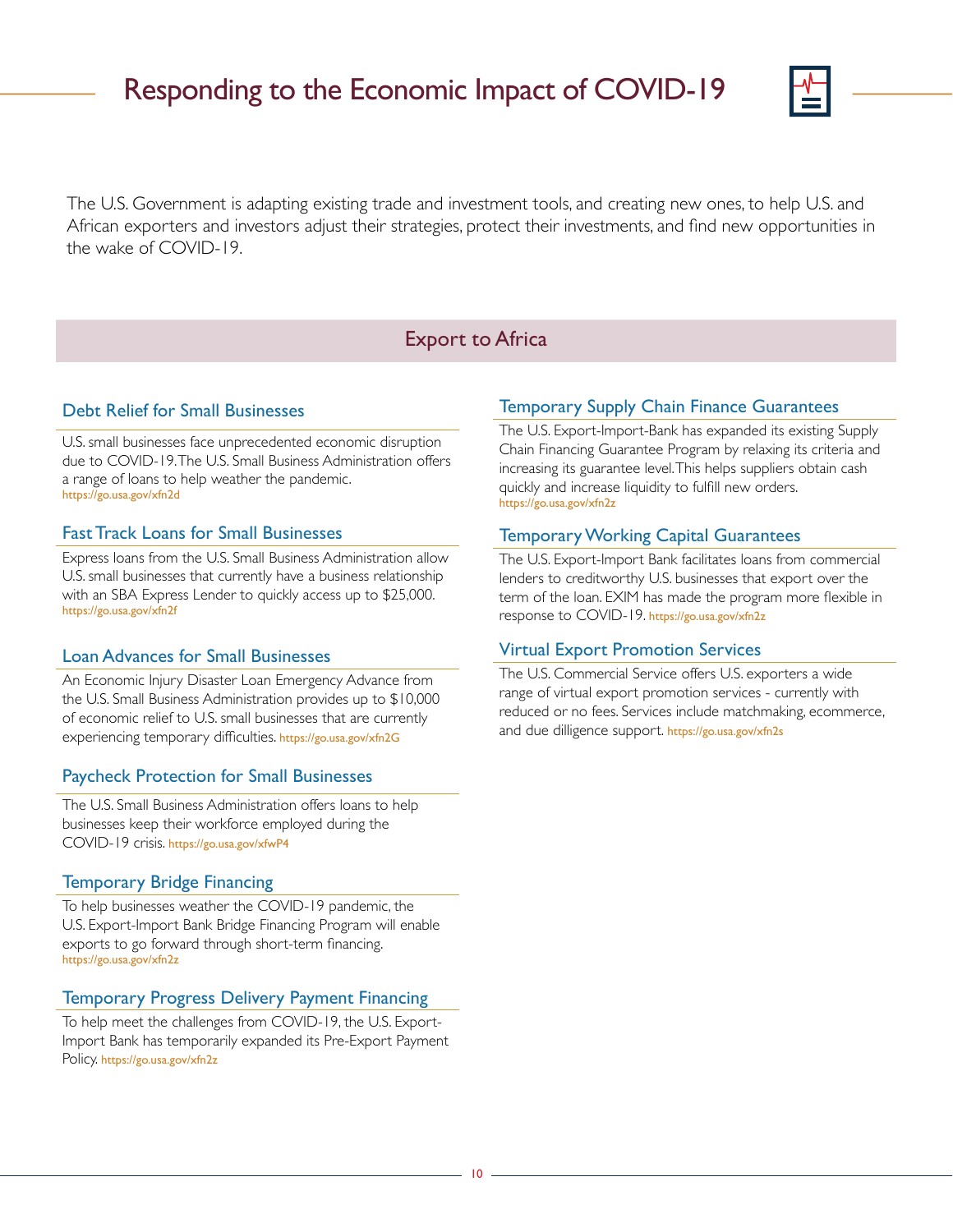# Invest in Africa

#### DFI Alliance

The U.S. International Development Finance Corporation is part of the DFI Alliance, which addresses current liquidity issues, supports the viability of existing companies, and promotes new investments in developing countries. <https://go.usa.gov/xfn2y>

#### Health and Prosperity Initiative

The U.S. International Development Finance Corporation mobilizes private sector investment in support of global health resilience. DFC seeks to invest between \$5 million and \$500 million per project. <https://go.usa.gov/xfn2H>

# Export to the U.S.

#### Technical Assistance and Other Services

The U.S. Agency for International Development's Trade and Investment Hubs offer businesses and investors the support they need to weather the COVID-19 pandemic. Services include access to credit, business development services, due diligence and feasibility assessments, risk mitigation, technical assistance, and transaction advisory services. <https://go.usa.gov/xwSDr>

#### Working Capital for USADF Grantees

The U.S. African Development Foundation is dispersing working capital to its grantees, which include 300 African enterprises and entrepreneurs.<https://go.usa.gov/xf7Ja>

# Invest in the U.S.

#### Assistance Navigating the Regulatory Environment

SelectUSA works with companies to address issues or questions involving federal regulations, programs, or activities related to existing and potential investments. [https://go.usa.gov/xfpTZ](https://go.usa.gov/xfpTZ )

#### Connections with Potential Partners

SelectUSA can provide direct and personalized introductions to economic development organizations and federal resource networks. <https://go.usa.gov/xfpTZ>

#### Market Intelligence

SelectUSA investment specialists help companies find helpful information and interpret data on a wide range of topics – from the overall economy and investment trends through industry overviews and information about consumers, the workforce, supply chains, and available federal resources. <https://go.usa.gov/xfpTZ>